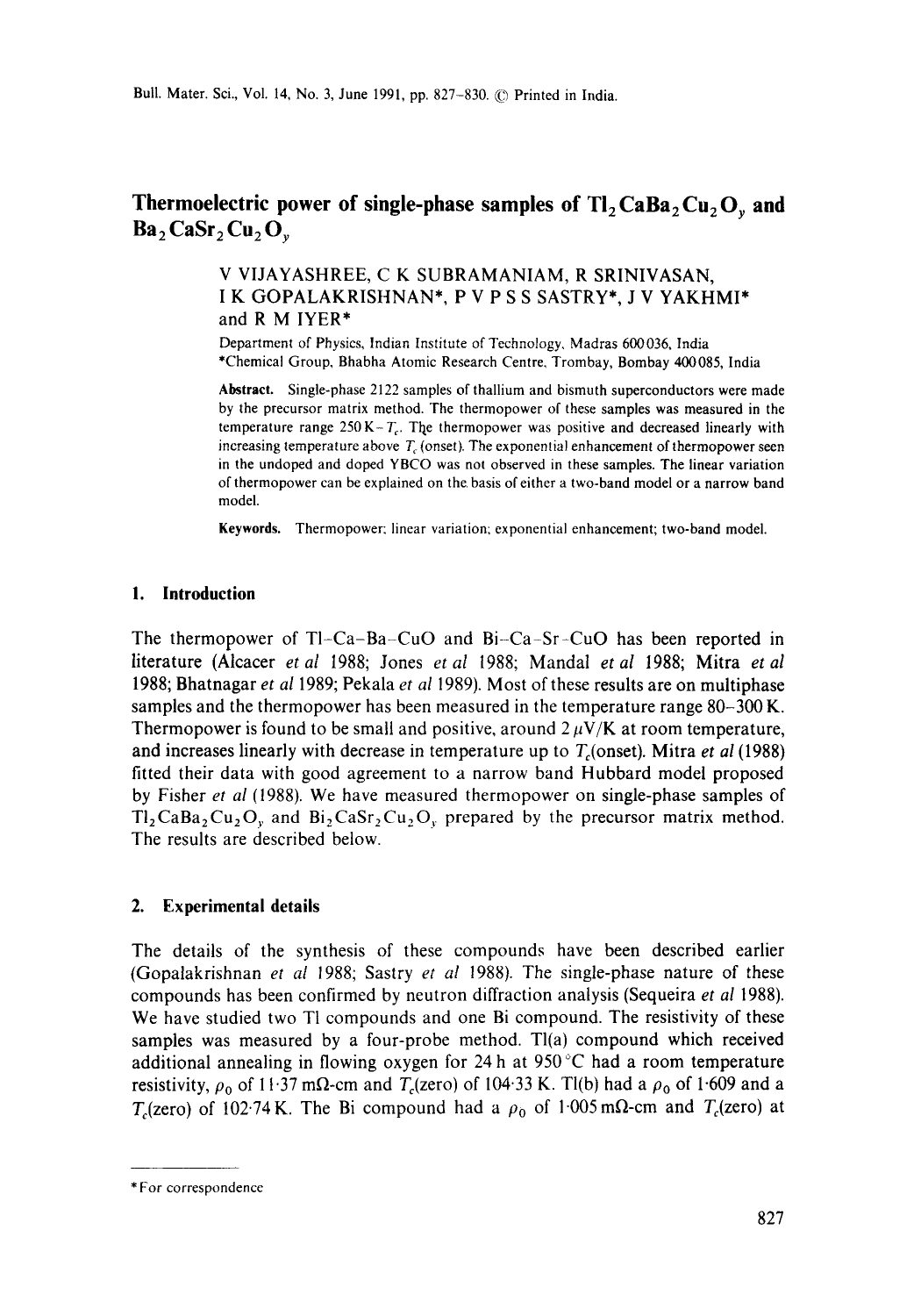79.79 K. The thermopower of all these compounds was measured from 250 K down to T~(zero) in an experimental set up described elsewhere (Vasudeva Rao *et al* 1984).

#### **3. Results and discussions**

In all these materials, the thermopower was positive at  $250K$  with a value of a few  $\mu$ V/K. The thermopower increased linearly as the temperature was decreased. Extrapolating this linear variation backwards, the value  $S_0$  of the intercept on the thermopower axis at  $T = 0$  K was obtained. We have plotted the reduced thermopower,  $S_T/S_0$ , of the different materials in figure 1. The linear decreases in thermopower with increasing temperature above the peak can be described by the relation,

$$
S = S_0(1 - \alpha T),\tag{1}
$$

where the values of  $S_0$  and  $\alpha$  are shown in table 1. We have studied well-oxygenated samples of  $YBa<sub>2</sub>Cu<sub>3</sub>O<sub>7-y</sub>$  and yttrium-substituted with rare earths (Srinivasan *et al* 1987) and copper-substituted with zinc (Vijayashree *et al* 1989). In these samples, the



**Figure 1.** Reduced thermopower as a function of temperature for  $T_1CaBa_2Cu_2O_x$  (a and **b**) and  $Bi_2CaBa_2Cu_2O_r$ .

**Table 1.** Parameters  $S_0$  and  $\alpha$  in the fit of thermopower to equation (1) in the range 130-250 K.

|                                                             | $\alpha(10^{-3})$ |          |
|-------------------------------------------------------------|-------------------|----------|
| Sample                                                      | $S_0 \mu V/K$     | $K^{-1}$ |
| $Tl_2$ CaBa <sub>2</sub> Cu <sub>2</sub> O <sub>v</sub> (a) | 7.94              | 2.96     |
| $TI_2$ CaBa <sub>2</sub> Cu <sub>2</sub> O <sub>y</sub> (b) | 15.76             | 2.15     |
| $Bi$ , CaSr <sub>2</sub> Cu <sub>2</sub> O <sub>v</sub>     | $10-33$           | 3.04     |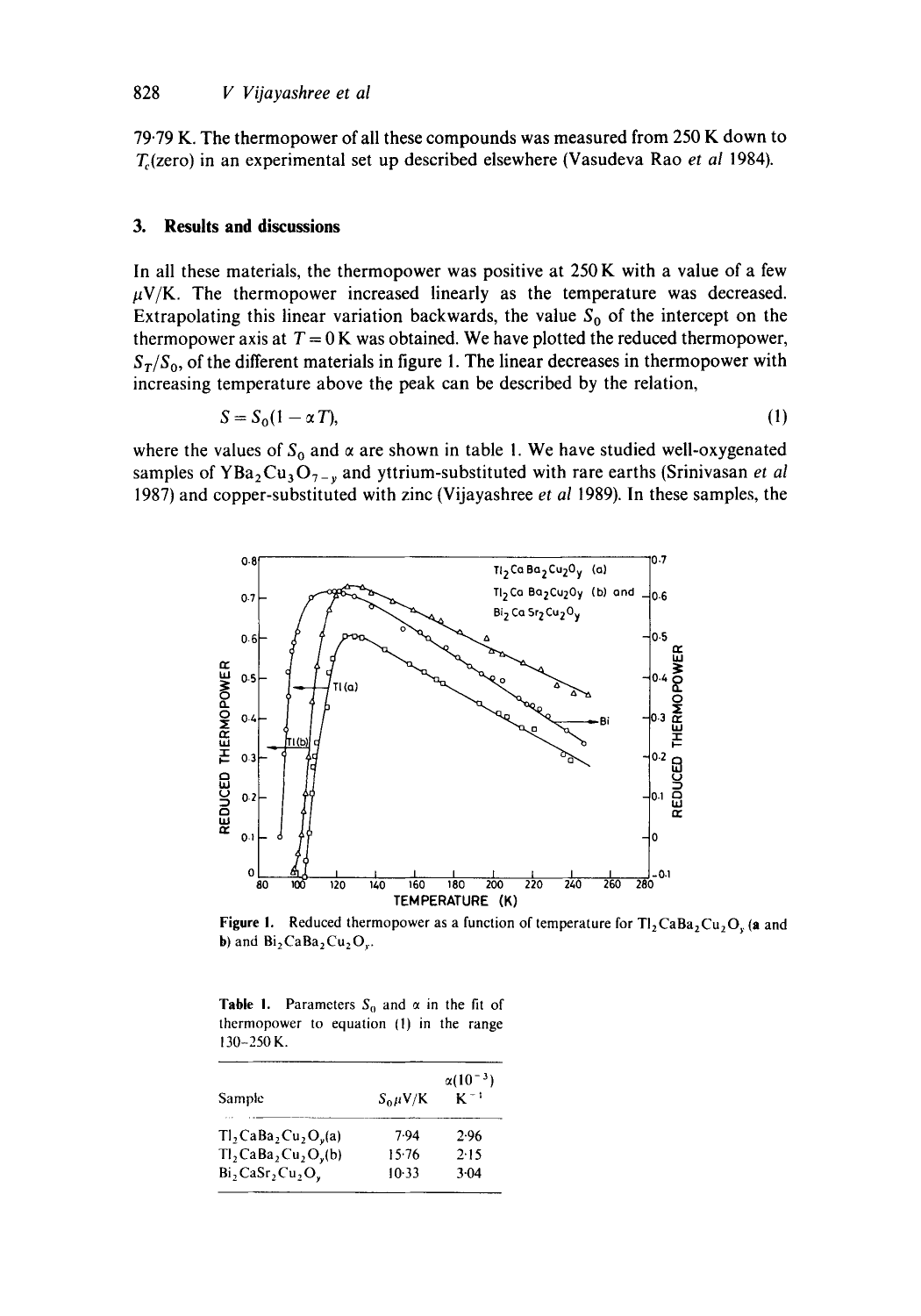temperature variation of thermopower was well represented by the formula,

$$
S = a T[1 + b \exp(-T/T_0)].
$$
\n(2)

The samples showed an exponential enhancement of thermopower as  $T_c$  was approached. The behaviour of the TI and Bi compounds is very different from the behaviour of the 123 compounds.

The resistivity of the TI and Bi compounds shows a linear variation with temperature. The Hall coefficient of multiphase  $T1Ca<sub>3</sub>BaCu<sub>3</sub>O<sub>x</sub>$  was measured as a function of temperature by Mandal *et al* (1989). The reciprocal of the Hall constant varies linearly with temperature, In this respect, these compounds show the same behaviour as the 123 compounds.

To account for the temperature dependence of resistivity and Hall effect in 123 compounds, Eagles (1989) proposed a two-band model. Here, electrons and holes are both responsible for the transport properties. The inverse mobility of electrons and holes are taken to have a linear temperature dependence. The temperature-independent term and the temperature coefficients of the mobilities are different for the electrons and holes. The carrier concentrations  $n_h$  and  $n_e$  are taken to be temperature-independent. Then, Eagles (1989) has shown that the resistivity can be written as

$$
\rho = \rho_{-1} T^{-1} + \rho_0 + \rho_1 T. \tag{3}
$$

In such a situation, the effective thermopower can be written as

$$
S = \sigma_h S_h + \sigma_e S_e, \tag{4}
$$

where  $\sigma_h$  and  $\sigma_e$  are the contributions to the electrical conductivity by holes and electrons respectively and  $S_h$  and  $S_e$  are the thermopower due to holes and electrons. Vijayashree *et al* (1990) have shown that taking  $S_h$  and  $S_e$  to vary linearly with temperature but with opposite signs, the thermopower will depend on temperature as

$$
S = S_{-1} T^{-1} + S_0 + S_1 T. \tag{5}
$$

The coefficient S<sub>1</sub> can be negative while S<sub>0</sub> can be positive depending on the relative magnitudes of the various coefficients. The temperature where the thermopower crosses the temperature axis depends on the ratio of the carrier concentrations of the electrons and holes and can vary from specimen to specimen.

There is a second explanation proposed by Bar-ad *et al* (1988). In this model, the conduction band is assumed to be narrow. A portion of the band-states is separated from the main part to form an upper sub-band of localized states. These localized states do not contribute to transport but participate in the statistics. At  $T = 0$  K, the chemical potential lies above the middle of the conduction band. As the temperature rises, electrons are transferred from the conduction sub-band to the localized upper-band, thereby increasing the number of holes in the conduction band. This can account for the variation of the Hall coefficient with temperature and for  $p$ -type transport properties. On this basis, Bar-ad *et al* (1988) have calculated the temperature variation of thermopower, resistivity and Hall effect, assuming some values for the width of the localized band and its position relative to the middle of the conduction band. While one can reproduce the linear fall in thermopower with increasing temperature on the basis of this model, the carrier density required appears to be at least one order of magnitude higher than the observed value.